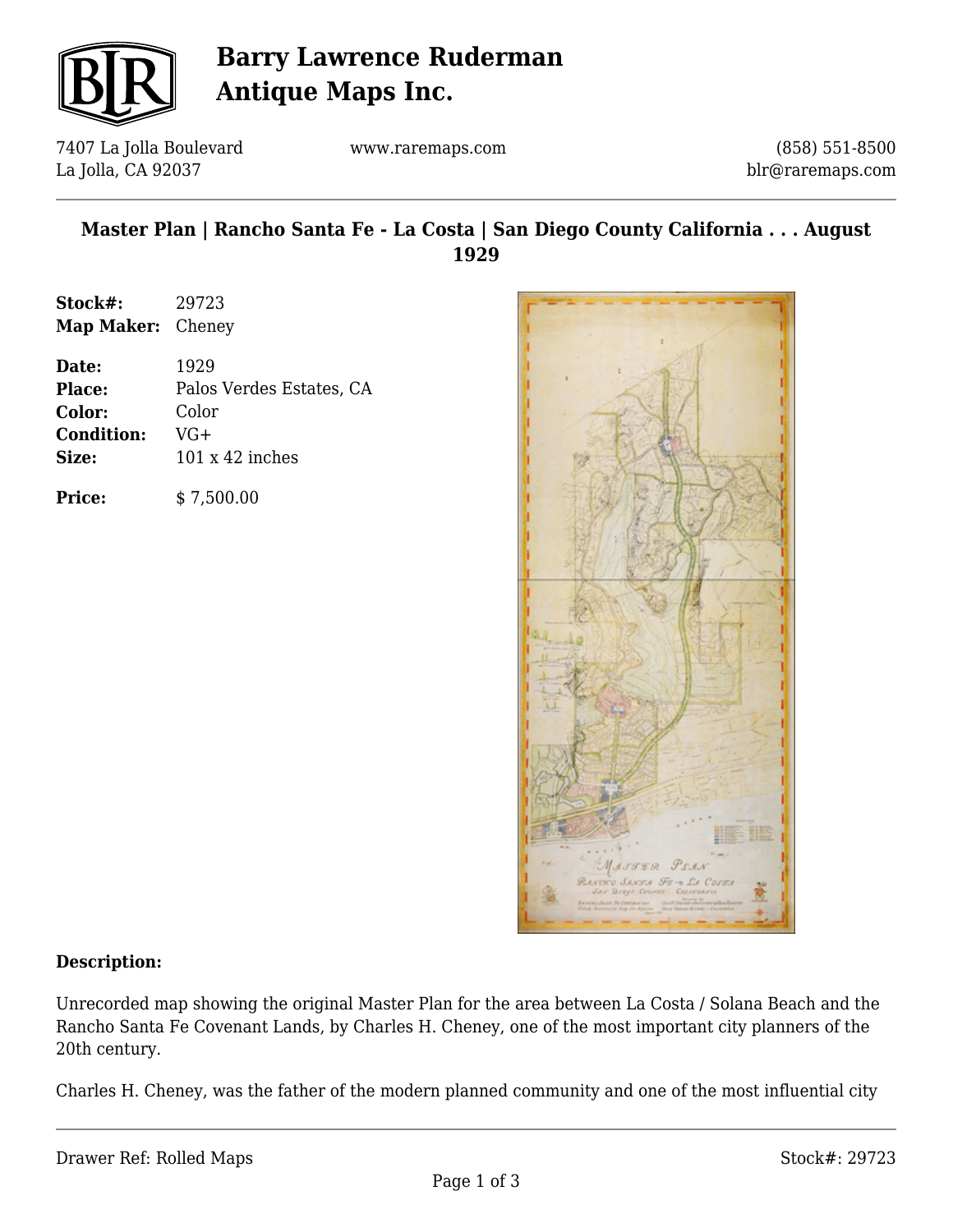

# **Barry Lawrence Ruderman Antique Maps Inc.**

7407 La Jolla Boulevard La Jolla, CA 92037

www.raremaps.com

(858) 551-8500 blr@raremaps.com

### **Master Plan | Rancho Santa Fe - La Costa | San Diego County California . . . August 1929**

planners of the 20th Century. His plan for Rancho Palos Verdes revolutionized the concept of the planned community and is considered to be the first modern planned community. Cheney was a founding member of the American City Planning Institute and helped to initiate city planning activities in the State of California by the mid-1910s.

Rancho Santa Fe was Cheney's second master planned community and expanded significantly upon the original concept for Palos Verdes Estates.

In 1926, the owners of the Ranch, the Santa Fe Company, hired Charles H. Cheney, a nationally renowned city planner and the author of the Palos Verdes Protective Covenant. Cheney modified the Palos Verdes document to reflect the larger estate-sized lots, the Hispanic design motif and the influence of citrus agriculture and horse keeping found in Rancho Santa Fe. Cheney's plan was put to the vote of the existing homeowners and adopted in 1928. Thereafter, Cheney produced this magnificent master plan map.

The map extends from the Ocean (with a Jetty, proposed "Hotel of Casa de Manana Type," Beach Club and Beach Hotel) to the "Cross Roads Plaza," providing a highly detailed look at the earliest efforts to plan the community and the area between the railroad's lands along the coast. Prepared in August 1929, only months after residents approved Cheney's 54 pages covenant, the map is the earliest surviving large format document preserving Cheney's vision. Above the compass rose and scale of miles, Cheney has added a vignette of Triton holding a sailing ship, while sitting atop a coat of arms, a nearly exact replica of a map first published circa 1630 by Willem Blaeu in Amsterdam on his map of Bermuda.

The present example, formerly owned by Charles H. Cheney, was unknown until it appeared at a New York Auction in December 2011, in a group of maps previously owned by Cheney. His plan for Rancho Palos Verdes revolutionized the concept of the planned community. Cheney's 8.5 x 4 foot map is titled "Master Plan Rancho Santa Fe - La Costa". "The map constitutes a visual birth certificate for Rancho Santa Fe," states Ruderman. Prepared in August 1929, only months after residents approved Cheney's 54 pages covenant, the map is the earliest surviving large format document preserving Cheney's vision.

The history of Rancho Santa Fe dates to 1833, when Juan Osuna, Alcalde (Mayor) of San Diego obtained a grant for 8,825 acres of land then known a Rancho San Diegito. In 1906, the Atcheson, Topeka & Santa Fe Railroad acquired the majority of the land, with a plan to develop a tree farm to supply the railroad with railroad ties. The company planted the land with Eucalyptus trees, but the venture ultimately failed. As an alternative use, the Santa Fe Land Improvement Company was formed to develop a planned community of gentlemen's ranches in the style of the Spanish and Rancho eras.

In 1921, L.G. Sinnard was hired to managed the project. Sinnard and his staff spent the next five years